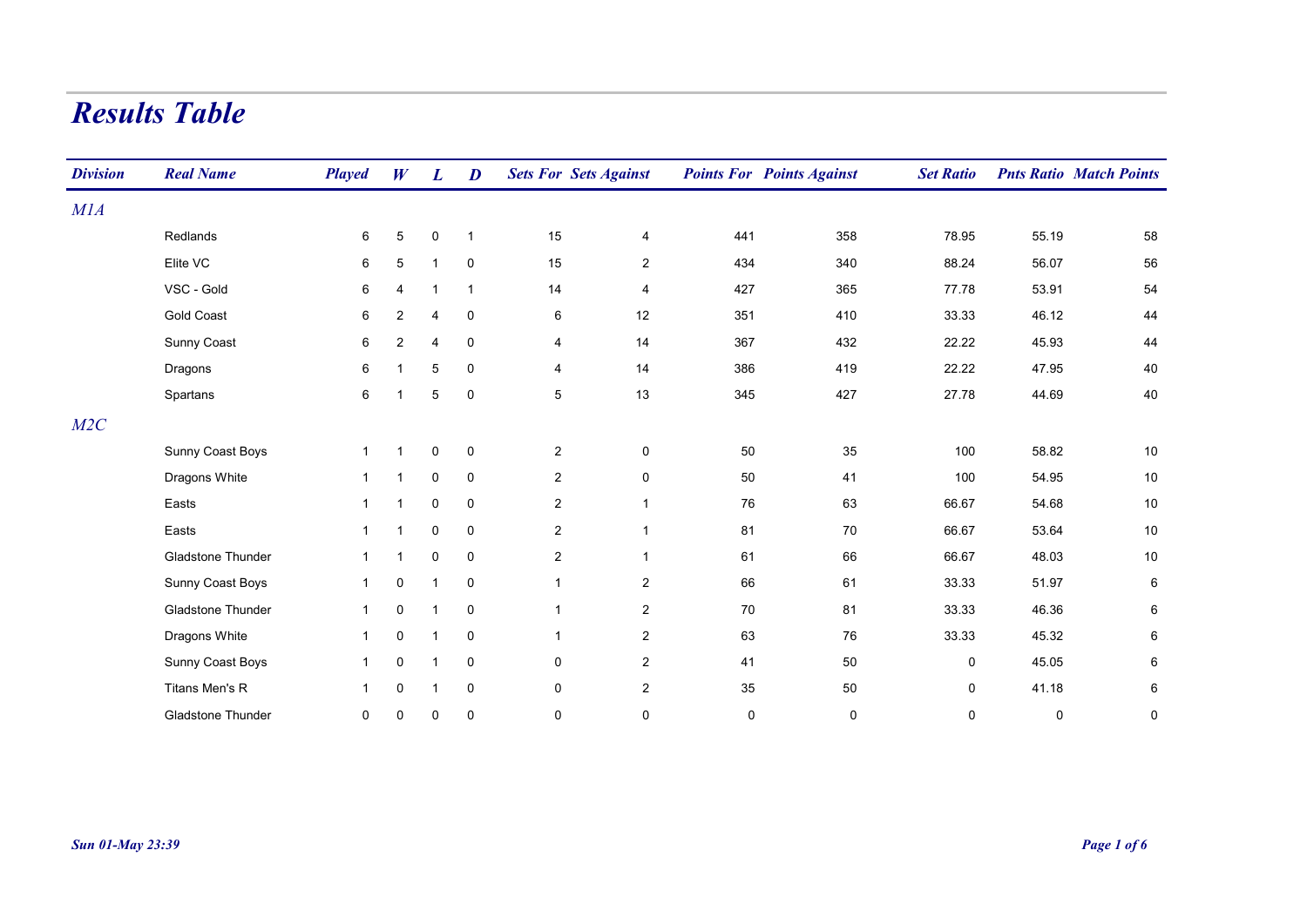| <b>Division</b> | <b>Real Name</b>      | <b>Played</b>   | W              | $\boldsymbol{L}$          | $\boldsymbol{D}$ | <b>Sets For Sets Against</b> |                |     | <b>Points For Points Against</b> | <b>Set Ratio</b> |       | <b>Pnts Ratio Match Points</b> |
|-----------------|-----------------------|-----------------|----------------|---------------------------|------------------|------------------------------|----------------|-----|----------------------------------|------------------|-------|--------------------------------|
| M2D             |                       |                 |                |                           |                  |                              |                |     |                                  |                  |       |                                |
|                 | <b>DVAS</b>           | 5               | 5              | $\mathbf 0$               | $\mathbf 0$      | 11                           | $\mathsf 3$    | 361 | 273                              | 78.57            | 56.94 | 50                             |
|                 | Dragons Red           | 5               | 4              | $\mathbf{1}$              | $\mathbf 0$      | 13                           | $\overline{2}$ | 347 | 253                              | 86.67            | 57.83 | 46                             |
|                 | Aces Ludicrous        | $5\phantom{.0}$ | $\overline{c}$ | $\overline{c}$            | $\overline{1}$   | 6                            | $\overline{7}$ | 286 | 326                              | 46.15            | 46.73 | 40                             |
|                 | <b>Gold Coast</b>     | $5\phantom{.0}$ | $\overline{2}$ | $\ensuremath{\mathsf{3}}$ | $\mathbf 0$      | 6                            | 9              | 309 | 320                              | 40               | 49.13 | 38                             |
|                 | Easts                 | $5\phantom{.0}$ | $\mathbf{1}$   | $\ensuremath{\mathsf{3}}$ | $\overline{1}$   | $\,6\,$                      | $\bf 8$        | 299 | 337                              | 42.86            | 47.01 | 36                             |
|                 | Titans Men's R        | $5\phantom{.0}$ | $\mathbf 0$    | $\overline{5}$            | $\mathbf 0$      | $\mathbf{1}$                 | 14             | 264 | 357                              | 6.67             | 42.51 | $30\,$                         |
| M2E             |                       |                 |                |                           |                  |                              |                |     |                                  |                  |       |                                |
|                 | Elite Fever           | 4               | $\mathbf{3}$   | $\pmb{0}$                 | $\overline{1}$   | 9                            | $\overline{2}$ | 276 | 232                              | 81.82            | 54.33 | 38                             |
|                 | Smurfs                | 4               | 3              | $\mathbf 0$               | $\overline{1}$   | 8                            | $\mathbf{3}$   | 271 | 237                              | 72.73            | 53.35 | 38                             |
|                 | <b>DVAS Venom</b>     | 4               | $\overline{c}$ | $\overline{2}$            | 0                | $\boldsymbol{7}$             | $\,$ 5 $\,$    | 266 | 241                              | 58.33            | 52.47 | 32                             |
|                 | Sloppy Sets           | 4               | $\mathbf{1}$   | $\ensuremath{\mathsf{3}}$ | $\pmb{0}$        | $\overline{2}$               | $10\,$         | 220 | 286                              | 16.67            | 43.48 | 28                             |
|                 | Dragons White         | 4               | $\mathbf 0$    | $\overline{4}$            | 0                | 3                            | 9              | 234 | 271                              | 25               | 46.34 | 24                             |
| M2F             |                       |                 |                |                           |                  |                              |                |     |                                  |                  |       |                                |
|                 | Aces Plaid            | 4               | $\overline{4}$ | $\pmb{0}$                 | $\pmb{0}$        | $10$                         | $\overline{2}$ | 285 | 228                              | 83.33            | 55.56 | 40                             |
|                 | Wolves                | 4               | $\sqrt{3}$     | $\mathbf{1}$              | $\pmb{0}$        | $10\,$                       | $\overline{2}$ | 283 | 236                              | 83.33            | 54.53 | 36                             |
|                 | <b>APG</b>            | 4               | $\mathbf{1}$   | $\overline{2}$            | $\overline{1}$   | 4                            | $\overline{7}$ | 238 | 257                              | 36.36            | 48.08 | $30\,$                         |
|                 | Dragons Black         | 4               | $\mathbf{1}$   | $\overline{2}$            | $\mathbf{1}$     | $\mathsf 3$                  | $\bf 8$        | 248 | 272                              | 27.27            | 47.69 | $30\,$                         |
|                 | Gladstone Thunder     | $\overline{4}$  | $\mathbf 0$    | $\overline{4}$            | $\mathbf 0$      | $\overline{2}$               | 10             | 227 | 288                              | 16.67            | 44.08 | 24                             |
| M2G             |                       |                 |                |                           |                  |                              |                |     |                                  |                  |       |                                |
|                 | Smash Bros            | 4               | $\overline{4}$ | $\mathbf 0$               | $\mathbf 0$      | $10\,$                       | $\overline{2}$ | 285 | 229                              | 83.33            | 55.45 | 40                             |
|                 | <b>Brisbane Heats</b> | 4               | $\overline{2}$ | $\mathbf{1}$              | $\mathbf{1}$     | $\overline{7}$               | 4              | 256 | 235                              | 63.64            | 52.14 | 34                             |
|                 | <b>USQ Firehawks</b>  | 4               | $\overline{2}$ | $\overline{2}$            | $\pmb{0}$        | $\overline{4}$               | $\overline{7}$ | 249 | 274                              | 36.36            | 47.61 | 32                             |
|                 | Spikers Hedgehogs     | 4               | $\mathbf{1}$   | $\overline{2}$            | $\overline{1}$   | $\,$ 5 $\,$                  | 6              | 252 | 233                              | 45.45            | 51.96 | 30                             |
|                 | Sunny Coast Boys      | 4               | $\mathbf 0$    | $\overline{4}$            | $\mathbf 0$      | $\overline{2}$               | 9              | 210 | 281                              | 18.18            | 42.77 | 24                             |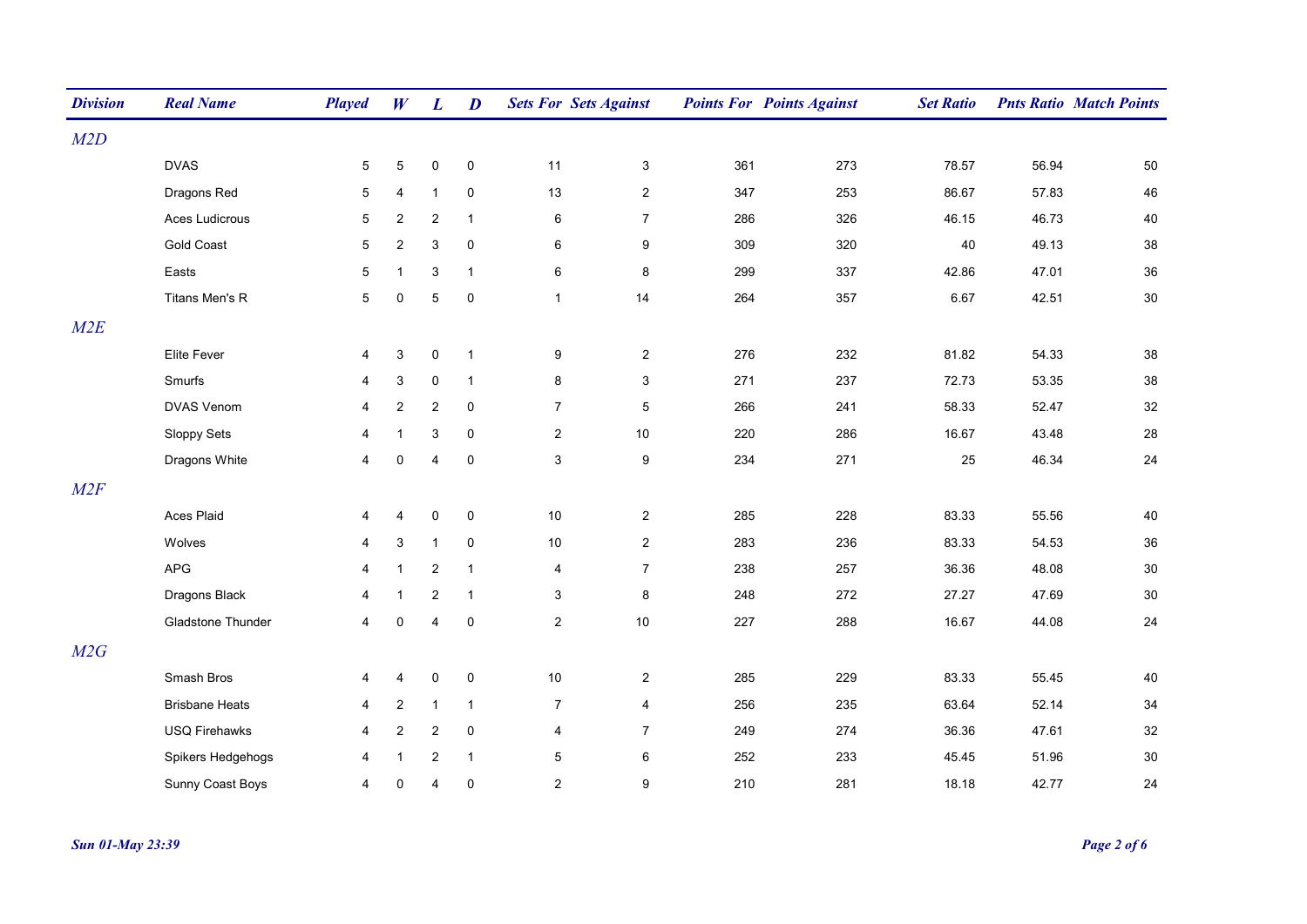| <b>Division</b> | <b>Real Name</b>     | <b>Played</b>  | W              | $\boldsymbol{L}$ | $\boldsymbol{D}$ | <b>Sets For Sets Against</b> |                  |     | <b>Points For Points Against</b> | <b>Set Ratio</b> |       | <b>Pnts Ratio Match Points</b> |
|-----------------|----------------------|----------------|----------------|------------------|------------------|------------------------------|------------------|-----|----------------------------------|------------------|-------|--------------------------------|
| M3A             |                      |                |                |                  |                  |                              |                  |     |                                  |                  |       |                                |
|                 | Bundaberg            | 4              | 4              | $\pmb{0}$        | $\mathbf 0$      | $10$                         | $\overline{2}$   | 274 | 207                              | 83.33            | 56.96 | 40                             |
|                 | Dragons Red          | 4              | $\mathbf{3}$   | $\mathbf{1}$     | $\mathbf 0$      | $\boldsymbol{9}$             | $\mathbf{3}$     | 274 | 219                              | 75               | 55.58 | 36                             |
|                 | Strife               | 4              | $\mathbf{1}$   | $\overline{2}$   | $\overline{1}$   | $\mathbf 5$                  | 6                | 244 | 239                              | 45.45            | 50.52 | $30\,$                         |
|                 | Spikers Seagulls     | 4              | $\overline{1}$ | $\overline{2}$   | $\overline{1}$   | $\,$ 5 $\,$                  | $\,6\,$          | 232 | 254                              | 45.45            | 47.74 | $30\,$                         |
|                 | <b>USQ Firehawks</b> | 4              | $\mathbf 0$    | $\overline{4}$   | $\mathbf 0$      | $\mathsf 0$                  | 12               | 196 | 301                              | $\mathbf 0$      | 39.44 | 24                             |
| M3B             |                      |                |                |                  |                  |                              |                  |     |                                  |                  |       |                                |
|                 | Wolves               | 4              | $\overline{4}$ | $\mathbf 0$      | 0                | $\bf 8$                      | $\mathsf 3$      | 259 | 225                              | 72.73            | 53.51 | 40                             |
|                 | <b>Stingers</b>      | 4              | $\overline{2}$ | $\mathbf{1}$     | $\overline{1}$   | 8                            | 3                | 262 | 202                              | 72.73            | 56.47 | 34                             |
|                 | Jiggy Fishers        | $\overline{4}$ | $\overline{2}$ | $\mathbf{1}$     | $\overline{1}$   | $\mathbf 5$                  | 4                | 253 | 230                              | 55.56            | 52.38 | $34\,$                         |
|                 | Morayfield Vball     | 4              | $\mathbf{1}$   | $\sqrt{3}$       | $\pmb{0}$        | $\overline{4}$               | 8                | 219 | 258                              | 33.33            | 45.91 | 28                             |
|                 | Dragons Black        | 4              | $\mathbf 0$    | $\overline{4}$   | 0                | $\sqrt{2}$                   | $\boldsymbol{9}$ | 203 | 281                              | 18.18            | 41.94 | 24                             |
| MIA             |                      |                |                |                  |                  |                              |                  |     |                                  |                  |       |                                |
|                 | Titans U17B1         | 4              | 4              | $\mathbf 0$      | $\mathbf 0$      | 11                           | $\mathbf{1}$     | 288 | 218                              | 91.67            | 56.92 | 40                             |
|                 | Dragons Black        | 4              | 2              | $\mathbf{1}$     | $\overline{1}$   | 5                            | $\overline{5}$   | 237 | 245                              | 50               | 49.17 | 34                             |
|                 | Dragons Red          | 4              | $\mathbf{1}$   | $\overline{2}$   | $\overline{1}$   | 6                            | 5                | 254 | 235                              | 54.55            | 51.94 | 30                             |
|                 | Titans U17B2         | 4              | $\overline{1}$ | 3                | $\mathbf 0$      | $\overline{2}$               | 9                | 231 | 270                              | 18.18            | 46.11 | 28                             |
|                 | Easts Black          | $\overline{4}$ | $\mathbf{1}$   | 3                | $\mathbf 0$      | $\overline{4}$               | 8                | 233 | 275                              | 33.33            | 45.87 | 28                             |
| MIB             |                      |                |                |                  |                  |                              |                  |     |                                  |                  |       |                                |
|                 | Easts Orange         | 3              | 3              | $\pmb{0}$        | $\mathbf 0$      | $\bf 8$                      | $\mathbf{1}$     | 200 | 129                              | 88.89            | 60.79 | $30\,$                         |
|                 | Easts White          | 3              | $\sqrt{2}$     | $\mathbf{1}$     | $\mathbf 0$      | $\overline{7}$               | $\overline{2}$   | 200 | 136                              | 77.78            | 59.52 | 26                             |
|                 | Titans U17B3         | 3              | $\mathbf{1}$   | $\sqrt{2}$       | $\mathbf 0$      | $\mathbf{3}$                 | $\,6\,$          | 155 | 187                              | 33.33            | 45.32 | 22                             |
|                 | Dragons White        | 3              | $\mathbf 0$    | 3                | $\pmb{0}$        | $\mathbf 0$                  | $\boldsymbol{9}$ | 122 | 225                              | $\mathbf 0$      | 35.16 | 18                             |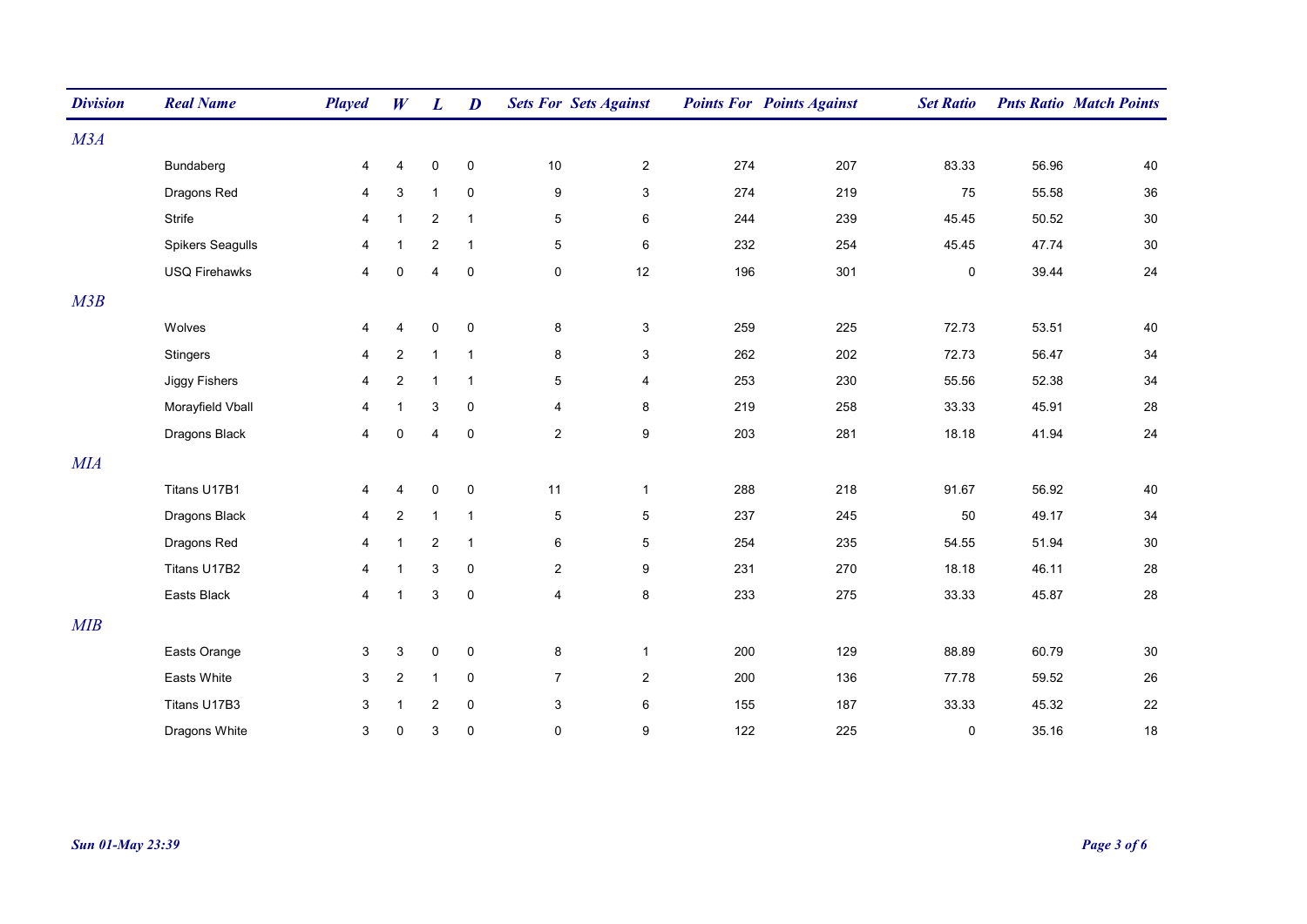| <b>Division</b> | <b>Real Name</b>  | <b>Played</b>   | W              | $\boldsymbol{L}$          | D            |                | <b>Sets For Sets Against</b> |     | <b>Points For Points Against</b> | <b>Set Ratio</b> |       | <b>Pnts Ratio Match Points</b> |
|-----------------|-------------------|-----------------|----------------|---------------------------|--------------|----------------|------------------------------|-----|----------------------------------|------------------|-------|--------------------------------|
| MPA             |                   |                 |                |                           |              |                |                              |     |                                  |                  |       |                                |
|                 | Singh Spikers Qld | $5\phantom{.0}$ | 4              | $\pmb{0}$                 | $\mathbf{1}$ | 10             | 4                            | 333 | 295                              | 71.43            | 53.03 | 48                             |
|                 | Aces Maricas      | 5               | 4              | $\mathbf{1}$              | 0            | $10\,$         | 4                            | 330 | 259                              | 71.43            | 56.03 | 46                             |
|                 | <b>Betas</b>      | $\mathbf 5$     | $\overline{2}$ | $\mathbf{1}$              | 2            | $\,6\,$        | 5                            | 321 | 303                              | 54.55            | 51.44 | 42                             |
|                 | <b>DVAS</b>       | $5\phantom{.0}$ | $\overline{2}$ | 3                         | $\pmb{0}$    | $\overline{7}$ | $\overline{7}$               | 329 | 321                              | 50               | 50.62 | 38                             |
|                 | Brother's         | $\,$ 5 $\,$     | $\mathbf{1}$   | $\ensuremath{\mathsf{3}}$ | $\mathbf{1}$ | $\,$ 5 $\,$    | $\boldsymbol{9}$             | 290 | 345                              | 35.71            | 45.67 | 36                             |
|                 | Titans Men's 1    | $5\phantom{.0}$ | $\pmb{0}$      | $\mathbf 5$               | $\pmb{0}$    | $\mathbf 2$    | 11                           | 275 | 355                              | 15.38            | 43.65 | 30                             |
| <b>MSA</b>      |                   |                 |                |                           |              |                |                              |     |                                  |                  |       |                                |
|                 | Elite VC          | $5\phantom{.0}$ | $\sqrt{5}$     | $\pmb{0}$                 | $\mathsf 0$  | 15             | $\mathsf{O}\xspace$          | 371 | 186                              | 100              | 66.61 | 50                             |
|                 | Dragons Red       | 4               | 4              | 0                         | 0            | 12             | 0                            | 296 | 163                              | 100              | 64.49 | 40                             |
|                 | Dragons Black     | 5               | $\overline{2}$ | 3                         | $\pmb{0}$    | $\,6\,$        | 10                           | 291 | 298                              | 37.5             | 49.41 | 38                             |
|                 | GSLC 2            | 4               | 3              | $\mathbf{1}$              | $\pmb{0}$    | 9              | 3                            | 273 | 158                              | 75               | 63.34 | 36                             |
|                 | Dead Meat         | $5\,$           | $\mathbf{1}$   | 4                         | $\pmb{0}$    | 4              | 12                           | 192 | 335                              | 25               | 36.43 | $34\,$                         |
|                 | Morayfield Vball  | $5\phantom{.0}$ | $\pmb{0}$      | 5                         | $\pmb{0}$    | $\mathbf 0$    | 15                           | 184 | 375                              | $\mathbf 0$      | 32.92 | $30\,$                         |
|                 | Shawn's Orphans   | 4               | $\mathbf{1}$   | $\ensuremath{\mathsf{3}}$ | $\pmb{0}$    | $\mathfrak{S}$ | $\boldsymbol{9}$             | 173 | 265                              | 25               | 39.5  | 28                             |
| W1A             |                   |                 |                |                           |              |                |                              |     |                                  |                  |       |                                |
|                 | VSC Gold          | 3               | 3              | 0                         | $\pmb{0}$    | $\overline{7}$ | $\overline{2}$               | 207 | 163                              | 77.78            | 55.95 | 30                             |
|                 | Aces Women        | 3               | $\overline{c}$ | $\mathbf{1}$              | $\pmb{0}$    | $\overline{5}$ | 4                            | 199 | 161                              | 55.56            | 55.28 | 26                             |
|                 | <b>Gold Coast</b> | 3               | $\mathbf{1}$   | $\overline{\mathbf{c}}$   | $\pmb{0}$    | 3              | 6                            | 153 | 207                              | 33.33            | 42.5  | 22                             |
|                 | Redlands          | $\mathfrak{S}$  | $\pmb{0}$      | $\ensuremath{\mathsf{3}}$ | $\pmb{0}$    | $\mathfrak{S}$ | 6                            | 172 | 200                              | 33.33            | 46.24 | 18                             |
| W1B             |                   |                 |                |                           |              |                |                              |     |                                  |                  |       |                                |
|                 | Easts             | 3               | $\overline{c}$ | $\pmb{0}$                 | $\mathbf{1}$ | $\,$ 5 $\,$    | $\overline{c}$               | 172 | 167                              | 71.43            | 50.74 | 28                             |
|                 | Wolves            | 3               | $\overline{2}$ | $\mathbf{1}$              | $\pmb{0}$    | 4              | $\mathbf{3}$                 | 183 | 163                              | 57.14            | 52.89 | 26                             |
|                 | VSC White         | 3               | $\mathbf{1}$   | $\overline{\mathbf{c}}$   | 0            | 4              | 4                            | 175 | 168                              | 50               | 51.02 | 22                             |
|                 | Sharks            | 3               | $\mathbf 0$    | 2                         | $\mathbf{1}$ | $\mathbf{1}$   | 5                            | 156 | 188                              | 16.67            | 45.35 | 20                             |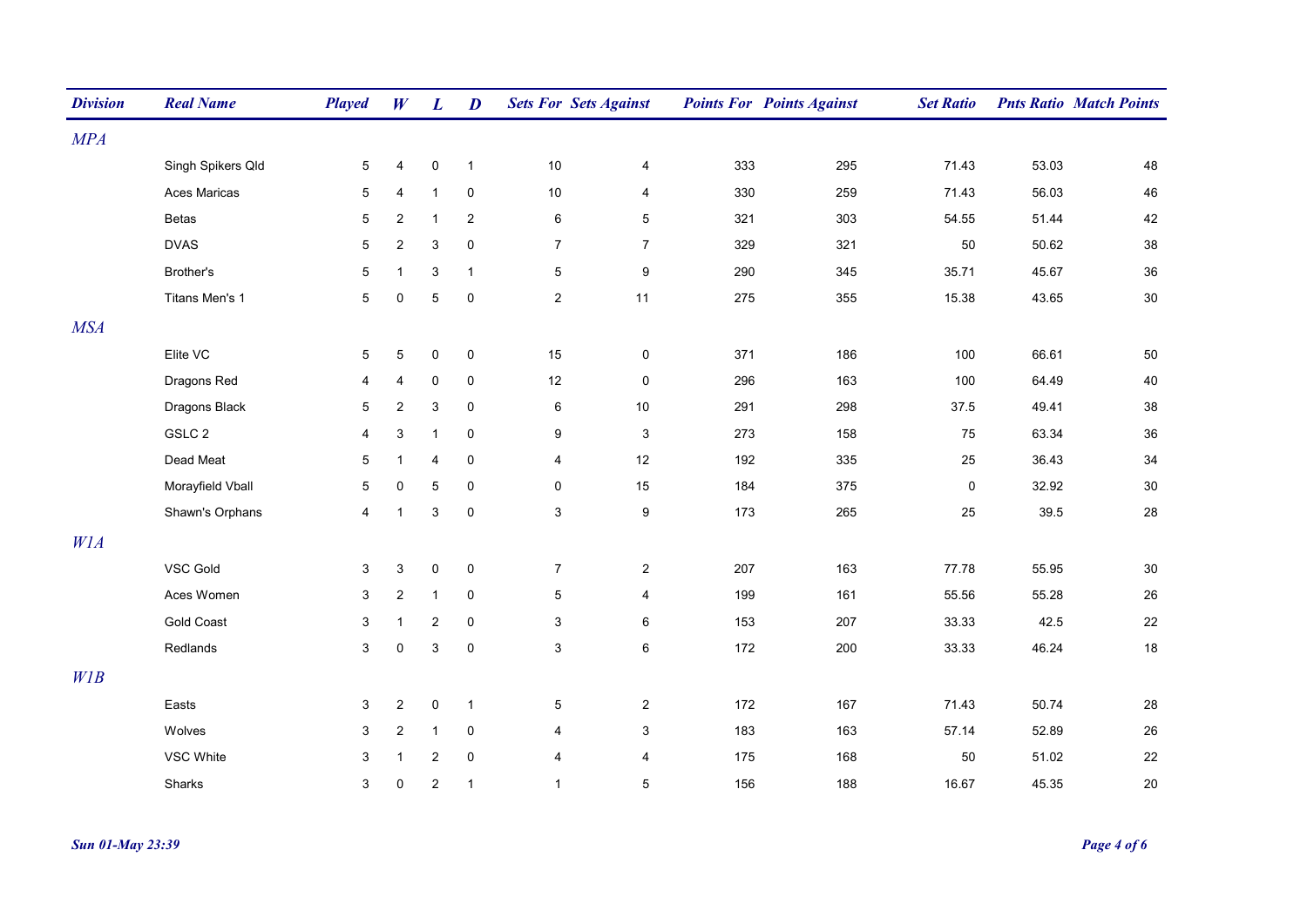| <b>Division</b> | <b>Real Name</b>      | <b>Played</b>  | W              | $\boldsymbol{L}$        | $\boldsymbol{D}$          | <b>Sets For Sets Against</b> |                           |        | <b>Points For Points Against</b> | <b>Set Ratio</b> |       | <b>Pnts Ratio Match Points</b> |
|-----------------|-----------------------|----------------|----------------|-------------------------|---------------------------|------------------------------|---------------------------|--------|----------------------------------|------------------|-------|--------------------------------|
| W2D             |                       |                |                |                         |                           |                              |                           |        |                                  |                  |       |                                |
|                 | Aces Quokka           | 3              | $\sqrt{2}$     | $\pmb{0}$               | $\mathbf{1}$              | 6                            | $\overline{2}$            | 172    | 140                              | 75               | 55.13 | 28                             |
|                 | <b>Spikers Pearls</b> | 3              | $\pmb{0}$      | $\mathsf 0$             | $\ensuremath{\mathsf{3}}$ | $\mathbf{3}$                 | $\ensuremath{\mathsf{3}}$ | 172    | 157                              | 50               | 52.28 | 24                             |
|                 | Easts Blaze           | 3              | $\mathbf{1}$   | $\mathbf{1}$            | $\mathbf{1}$              | $\overline{4}$               | $\mathsf 3$               | 152    | 158                              | 57.14            | 49.03 | 24                             |
|                 | <b>Gold Coast</b>     | $\mathbf{3}$   | $\mathbf 0$    | $\sqrt{2}$              | $\overline{1}$            | $\mathbf{1}$                 | 6                         | 135    | 176                              | 14.29            | 43.41 | 20                             |
| W2E             |                       |                |                |                         |                           |                              |                           |        |                                  |                  |       |                                |
|                 | <b>USQ Firehawks</b>  | $\mathbf 3$    | $\sqrt{3}$     | $\pmb{0}$               | $\pmb{0}$                 | $\,6$                        | $\overline{c}$            | 184    | 137                              | 75               | 57.32 | 30                             |
|                 | <b>Bandits</b>        | 3              | $\mathbf{1}$   | $\mathbf{1}$            | $\mathbf{1}$              | $\mathbf{3}$                 | $\overline{\mathbf{4}}$   | 162    | 178                              | 42.86            | 47.65 | 24                             |
|                 | Ausghan               | 3              | $\mathbf 0$    | $\mathbf{1}$            | $\overline{c}$            | 3                            | 4                         | 156    | 156                              | 42.86            | 50    | 22                             |
|                 | Easts Sangha          | 3              | $\mathbf 0$    | $\overline{\mathbf{c}}$ | $\mathbf{1}$              | 3                            | $\,$ 5 $\,$               | 147    | 178                              | 37.5             | 45.23 | $20\,$                         |
| W2F             |                       |                |                |                         |                           |                              |                           |        |                                  |                  |       |                                |
|                 | <b>Great Tips</b>     | $\mathbf{3}$   | $\overline{2}$ | $\mathsf 0$             | $\mathbf{1}$              | $\,6$                        | $\mathbf{1}$              | 175    | 157                              | 85.71            | 52.71 | 28                             |
|                 | Mana                  | 3              | $\mathbf{1}$   | 0                       | $\overline{c}$            | $\overline{4}$               | $\overline{2}$            | 191    | 166                              | 66.67            | 53.5  | 26                             |
|                 | Stingers              | 3              | $\mathbf{1}$   | $\overline{\mathbf{c}}$ | $\mathbf 0$               | $\overline{2}$               | $\overline{\mathbf{4}}$   | 148    | 163                              | 33.33            | 47.59 | 22                             |
|                 | Redlands              | $\mathbf{3}$   | $\pmb{0}$      | $\sqrt{2}$              | $\mathbf{1}$              | $\mathbf{1}$                 | 6                         | 153    | 181                              | 14.29            | 45.81 | $20\,$                         |
| W2G             |                       |                |                |                         |                           |                              |                           |        |                                  |                  |       |                                |
|                 | Polymagix             | $\overline{2}$ | $\sqrt{2}$     | $\pmb{0}$               | $\mathbf 0$               | 6                            | 0                         | 139    | 86                               | 100              | 61.78 | $20\,$                         |
|                 | VSC Blue              | $\overline{c}$ | $\mathbf{1}$   | $\mathbf{1}$            | $\mathbf 0$               | $\overline{2}$               | $\mathsf 3$               | 98     | 115                              | 40               | 46.01 | $16\,$                         |
|                 | Elite VC              | $\overline{a}$ | $\mathbf 0$    | $\overline{\mathbf{c}}$ | $\mathbf 0$               | $\mathsf 0$                  | $\,$ 5 $\,$               | $90\,$ | 126                              | $\mathsf 0$      | 41.67 | 12                             |
| WIA             |                       |                |                |                         |                           |                              |                           |        |                                  |                  |       |                                |
|                 | Redlands              | 4              | $\overline{4}$ | $\pmb{0}$               | $\pmb{0}$                 | $\boldsymbol{9}$             | $\overline{c}$            | 242    | 214                              | 81.82            | 53.07 | 40                             |
|                 | Easts Tygra           | 4              | $\overline{2}$ | $\mathbf{1}$            | $\mathbf{1}$              | $5\phantom{.0}$              | $\,$ 5 $\,$               | 215    | 218                              | 50               | 49.65 | $34\,$                         |
|                 | Redlands 2            | 4              | $\mathbf{2}$   | $\sqrt{2}$              | $\mathbf 0$               | $\overline{7}$               | 5                         | 259    | 236                              | 58.33            | 52.32 | 32                             |
|                 | Easts Varya           | 4              | $\mathbf{1}$   | $\sqrt{2}$              | $\mathbf{1}$              | $\mathsf 3$                  | 8                         | 209    | 258                              | 27.27            | 44.75 | $30\,$                         |
|                 | Dragons               | 4              | $\mathbf 0$    | 4                       | $\mathbf 0$               | $\overline{4}$               | 8                         | 234    | 233                              | 33.33            | 50.11 | 24                             |